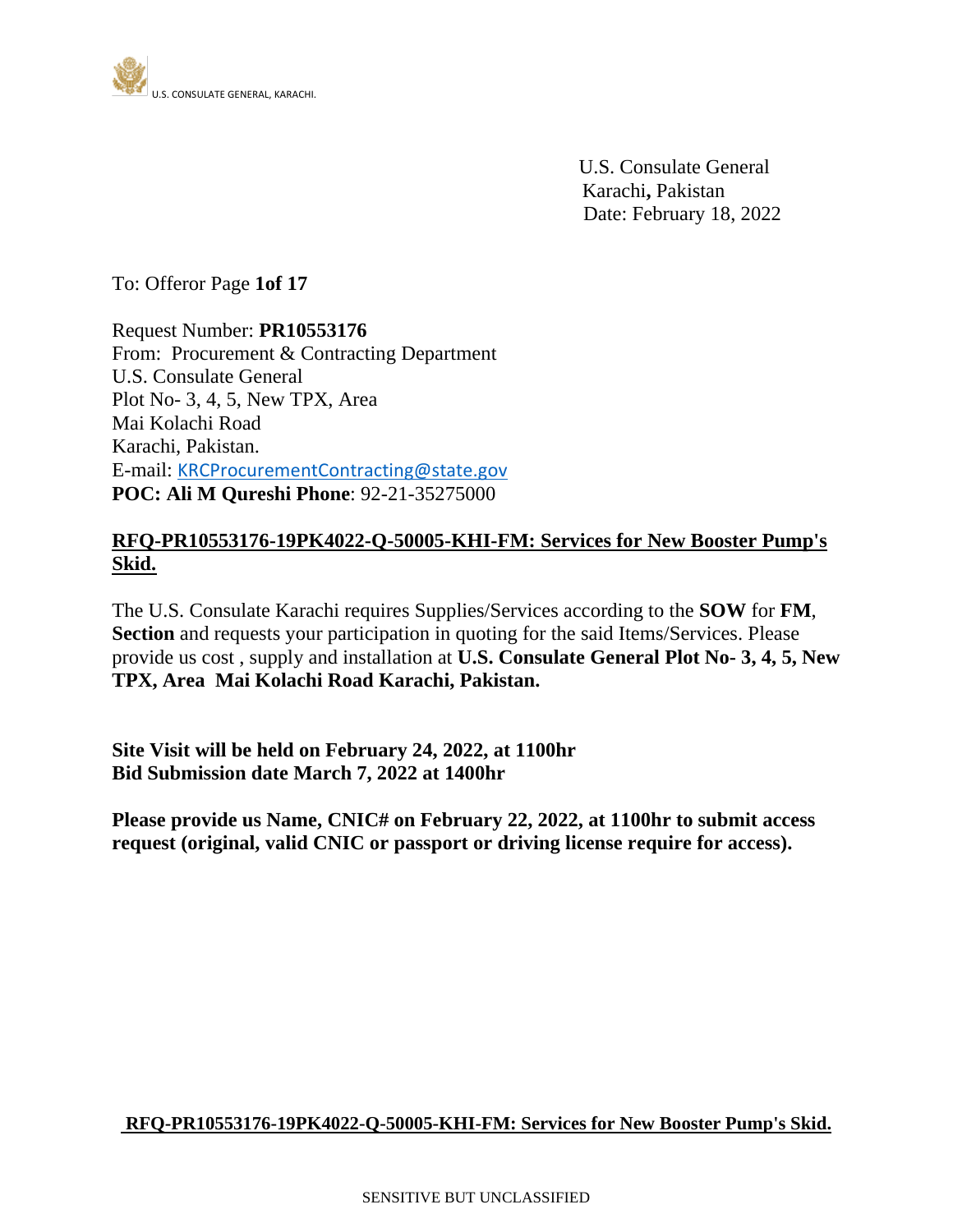

## **Item Description:**

| N <sub>0</sub> | <b>Description</b>                      | )tv | Unit | <b>Amount</b> |
|----------------|-----------------------------------------|-----|------|---------------|
|                | Services of Installation commissioning, |     |      |               |
|                | fabrication, piping and replacement of  | Job |      |               |
|                | new water                               |     |      |               |
|                | boosting system with old existing       |     |      |               |
|                | system including automation, parts and  |     |      |               |
|                | material/stuff                          |     |      |               |

#### **Total Amount: \_\_\_\_\_\_\_\_\_\_\_\_\_\_\_\_\_\_\_\_\_\_\_\_\_\_\_\_\_\_\_\_\_\_\_\_\_\_\_\_\_\_\_\_\_\_**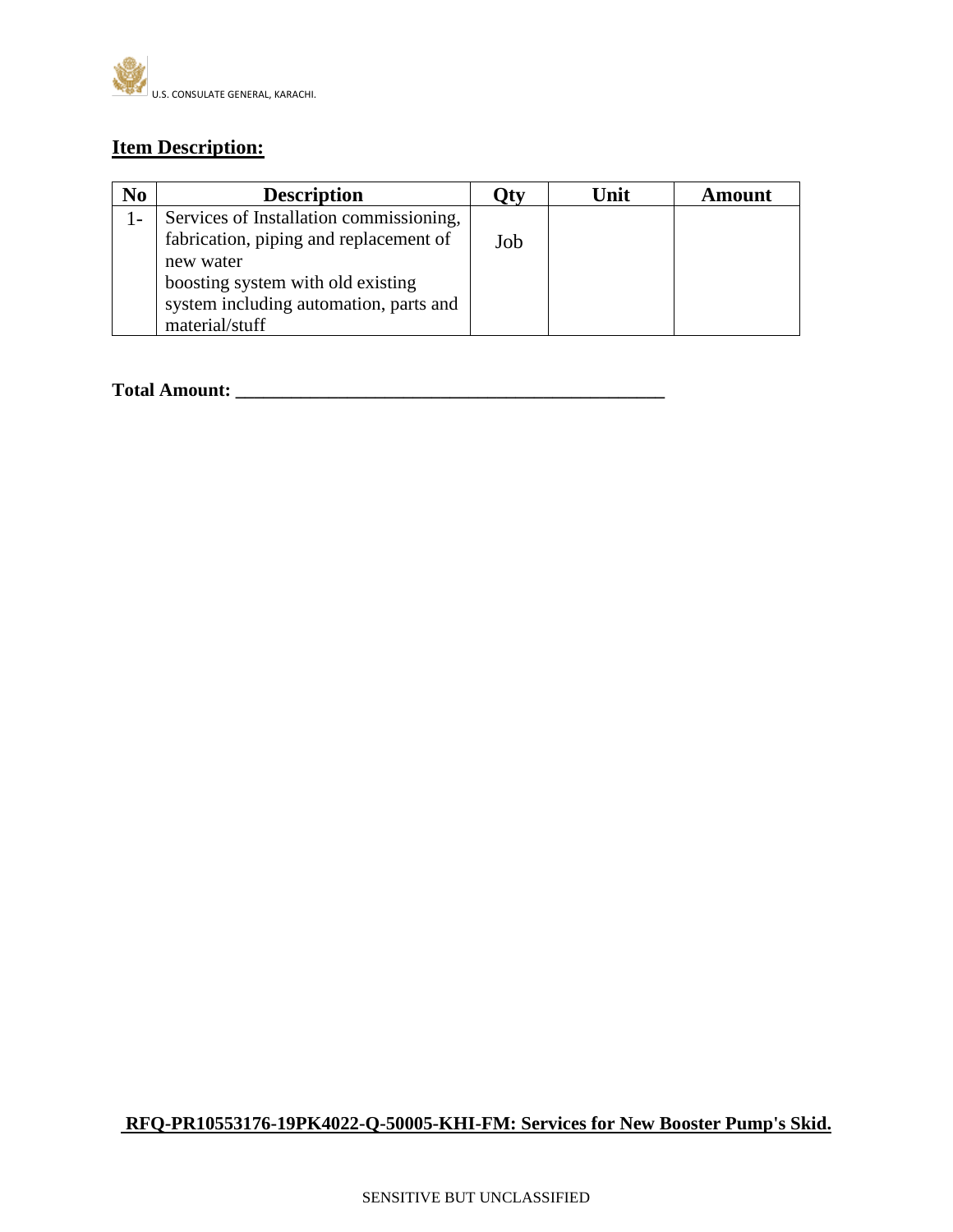



# **US CONSULATE KARACHI, PAKISTAN**

## **STATEMENT OF WORK**

**For**

New Water Booster Pump Skid Installation at Water Treatment Plant Utility Water Building.

*MARCH 2022*

**RFQ-PR10553176-19PK4022-Q-50005-KHI-FM: Services for New Booster Pump's Skid.**

SENSITIVE BUT UNCLASSIFIED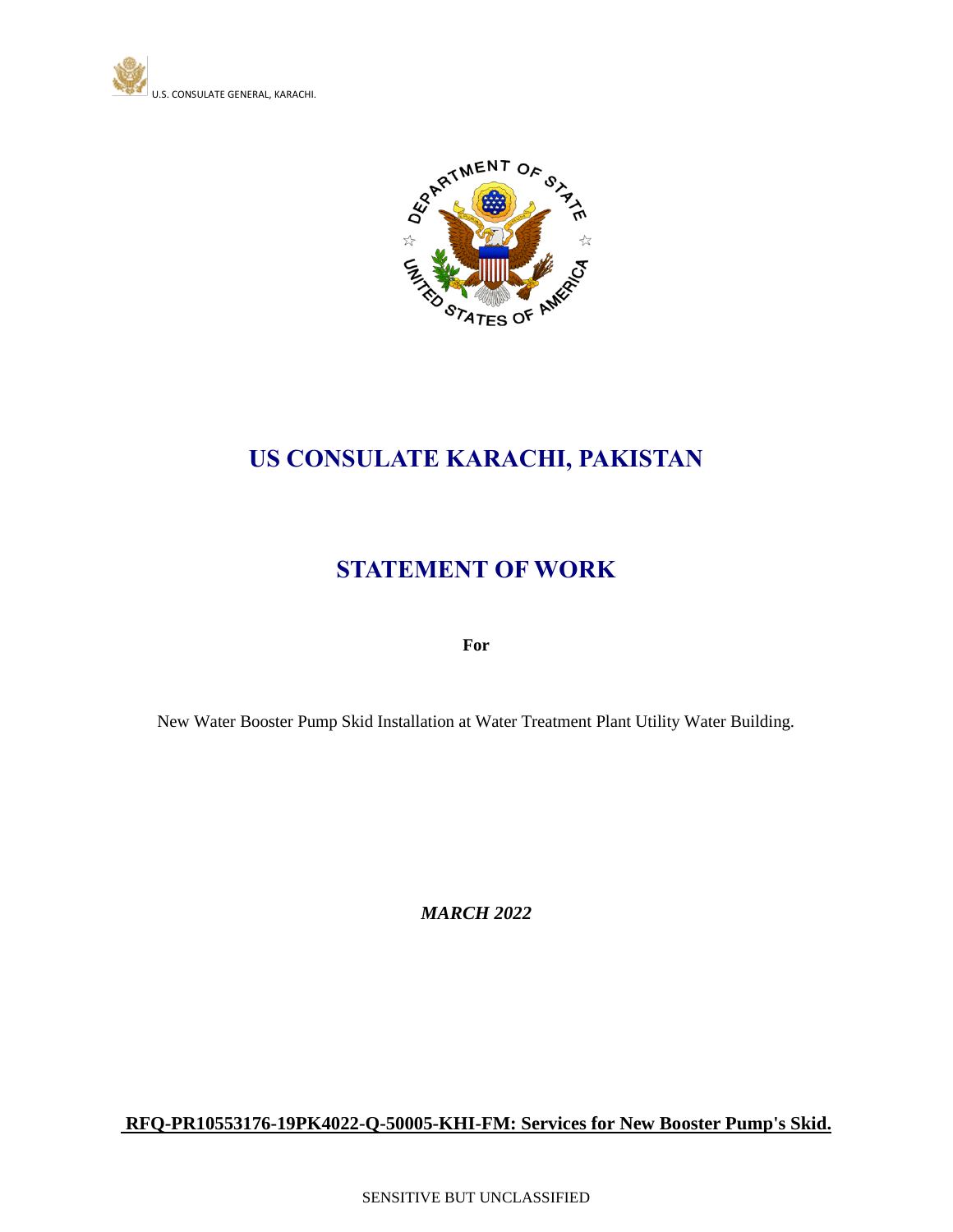

The project is described as "New Booster Pump Skid Installation at WT Plant". The Contractor shall complete all work including furnishing all necessary, skilled labor, transportation, required materials and supervision. All work will be performed within firm fixed price and within the time specified.

## **BACKGROUND**

Old booster pump has served its useful life and US Consul General Karachi (Post) has procured a new skid of Booster Pumps. Now Post requires installing this new Skid at Water Treatment Plant in utilities building.

#### **SOLUTION**

US Consul General Karachi requires services of a qualified firm/contractor to install the new Booster Pump Skid at Water Treatment Plantroom in utility 01 Building, with No to very limited terminating of water supply into the network, with fixed price contract.

## GENERAL CONDITIONS

CO: Contracting Officer COR: Contracting Officer's Representative

FM: Facility Manager

RSO: Regional Security Officer

POSHO: Post Occupational Safety and Health Officer

APOSHO: Assistant Post Occupational Safety and Health Officer

## 1. COR:

A Contracting Officer's Representative (COR) will be assigned to ensure quality assurance goals are met.

#### **2**. Fixed-Price Proposal: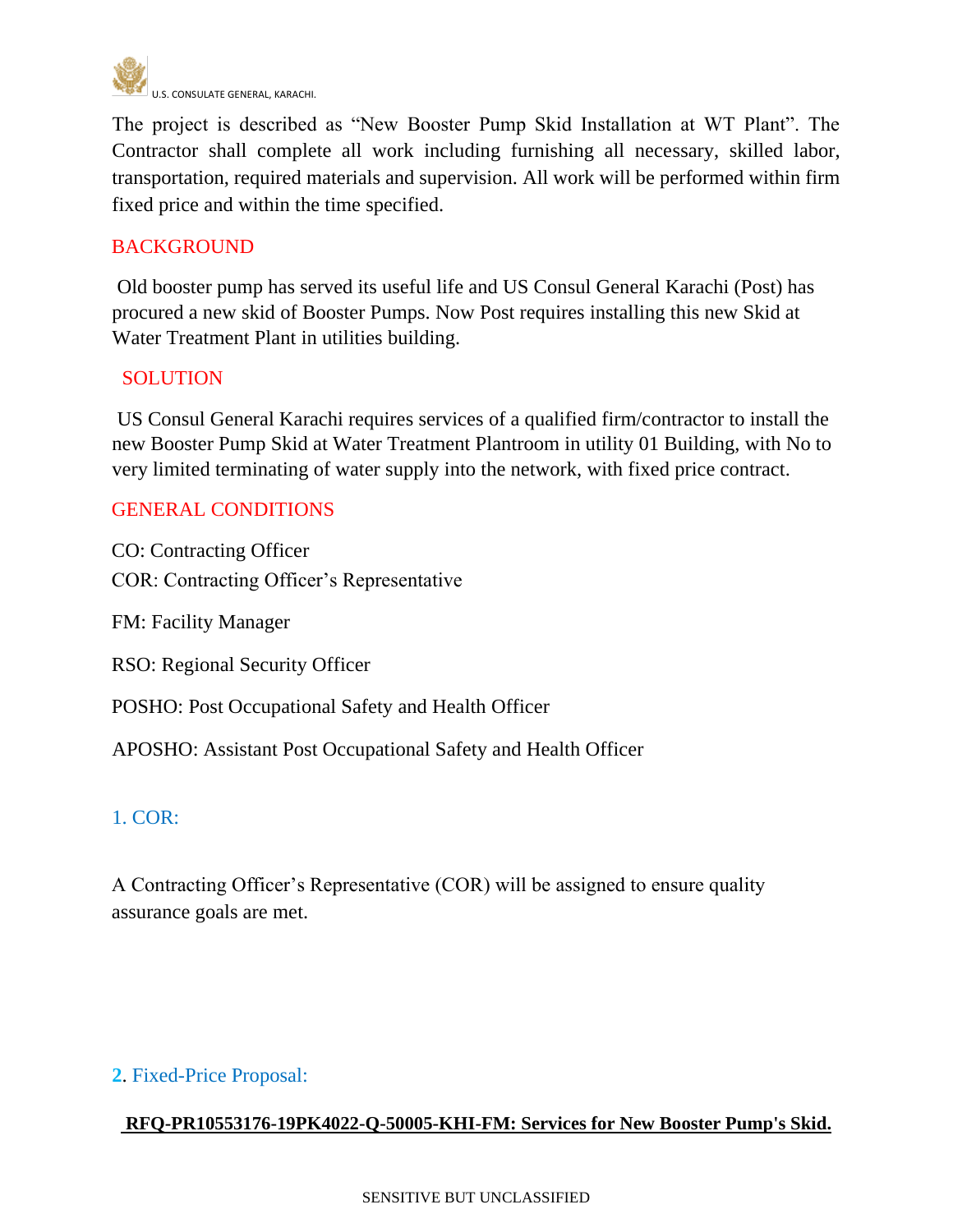

The Contractor shall provide one fixed-priced Proposal for the complete Project that includes every aspect of the Work. Contractor will be measure and verify quantities needed to complete this project prior to bid submission.

## 3. Services and Deliverables

Provide the following services and deliverables:

- Direct the scope of the field investigation to validate existing conditions. Provide for COR technical review and comment.
- Address all COR comments from the prior submittal.
- Provide Job Hazard Analysis.
- 10 days after award, provide a work schedule to the COR for review and approval.
- Contractor is responsible to provide PPEs to their staff including Hard Hats, Safety Googles, Gloves, Ear Plugs, Face shields, and other related PPE identified in Job Hazard Analysis by A/POSHO.

Complete in all respect as per the following specification.

Works included in this project:

Installation commissioning, fabrication, piping and replacement of new water

boosting system with existing system Pre-commissioning visit activities.

- Analysis and get note of existing booster controller programing and active Parameters.
- Programming and parameterizing of new booster controller as per existing booster data.
- Test run the booster controller before installation in Idle condition.
- Pre-Fabrication of expected modified pipe, spool pieces, fitting, valves, Tees, dead flanges, assembly and supports as per site conditions.
- Make a temporary by-pass arrangement with one existing pump for a water supply.

Installation and commissioning activities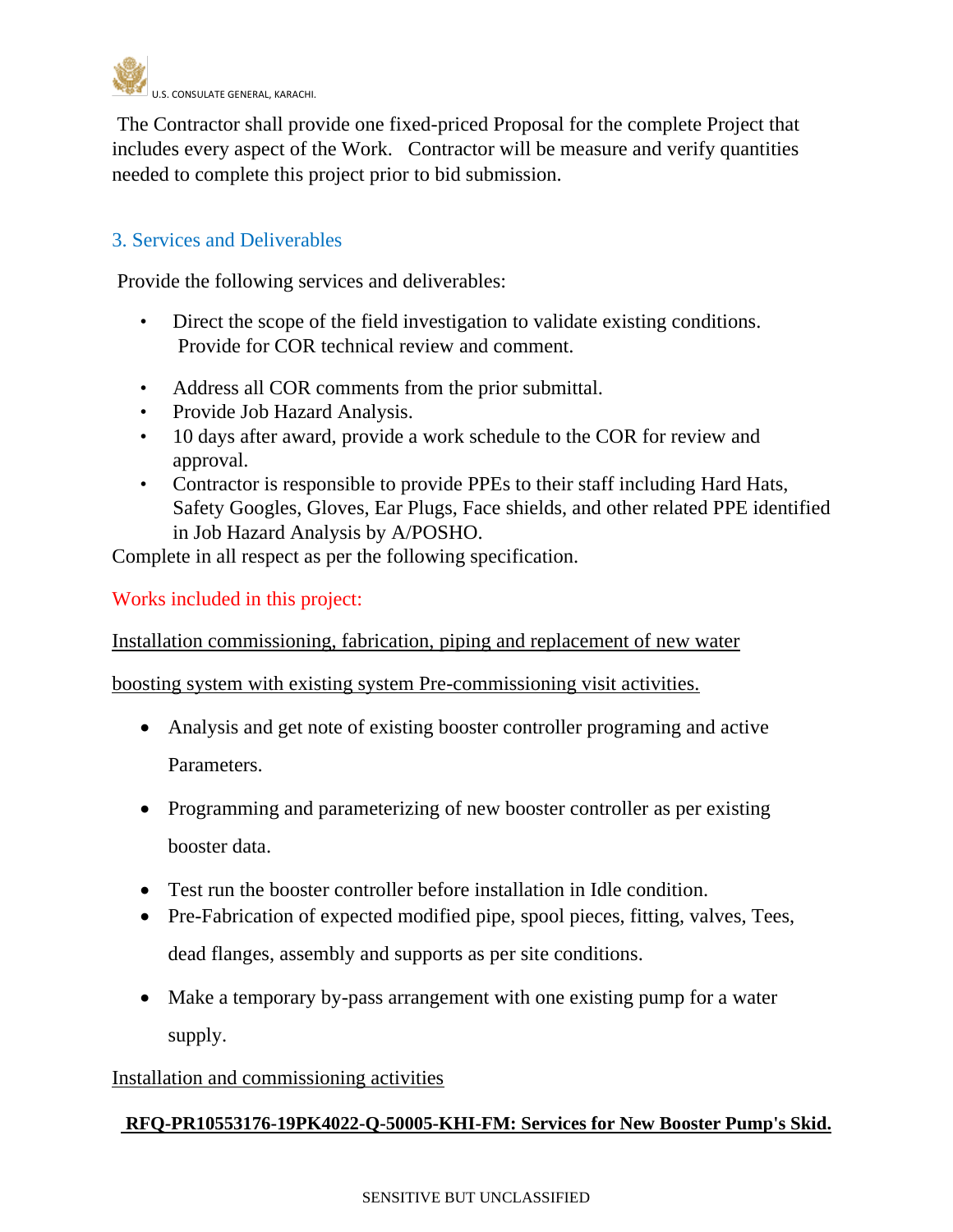

- Dismantling of existing booster electrically and mechanically
- Shifting and placement of new booster set
- Supply and Installation of uPVC Pipe for Pump Skid
- 2" PVC valves (Union Type) for Casing inlet/outlet ports 02 No's
- Differential press. Gauges (range 0 to 5 Bar).
- suction and discharge Header Modification.
- installation of 05 cartridge filters 02 nos. casing 2" x 40", inlet/outlet 2" inch and valves in uPVC.
- Installation of 02 additional 4" inch valves and dead flanges in uPVC.
- Pressure Gauges need to be installed as per requirement (make: Original Wika)
- Isolation valves fabrication and installation.
- Discharge and suction header 4" inch Valves installation and support fabrication.
- Fabrication (if required for alteration) and Installation of booster skid.
- All/Any type of Transportation Charges
- Manual lifter activities for one day.
- Tools and gadgets
- PPEs and safety equipment
- Wiring and cabling termination of new booster
- Commissioning, Testing and trial of booter set
- Flexible running hours for pipe priming and reconfirm the working of booster

as per given parameters.

• Provision of 02 days observation of system working.

## Design Criteria:

The Work shall be governed by referenced standards and contained within this Scope of Work.

Notify the COR in the event of conflicting design criteria. In general, the more stringent criteria shall be applied, subject to COR approval.

The Contractor is responsible for compliance with all design criteria; Work not in compliance shall be deemed unacceptable.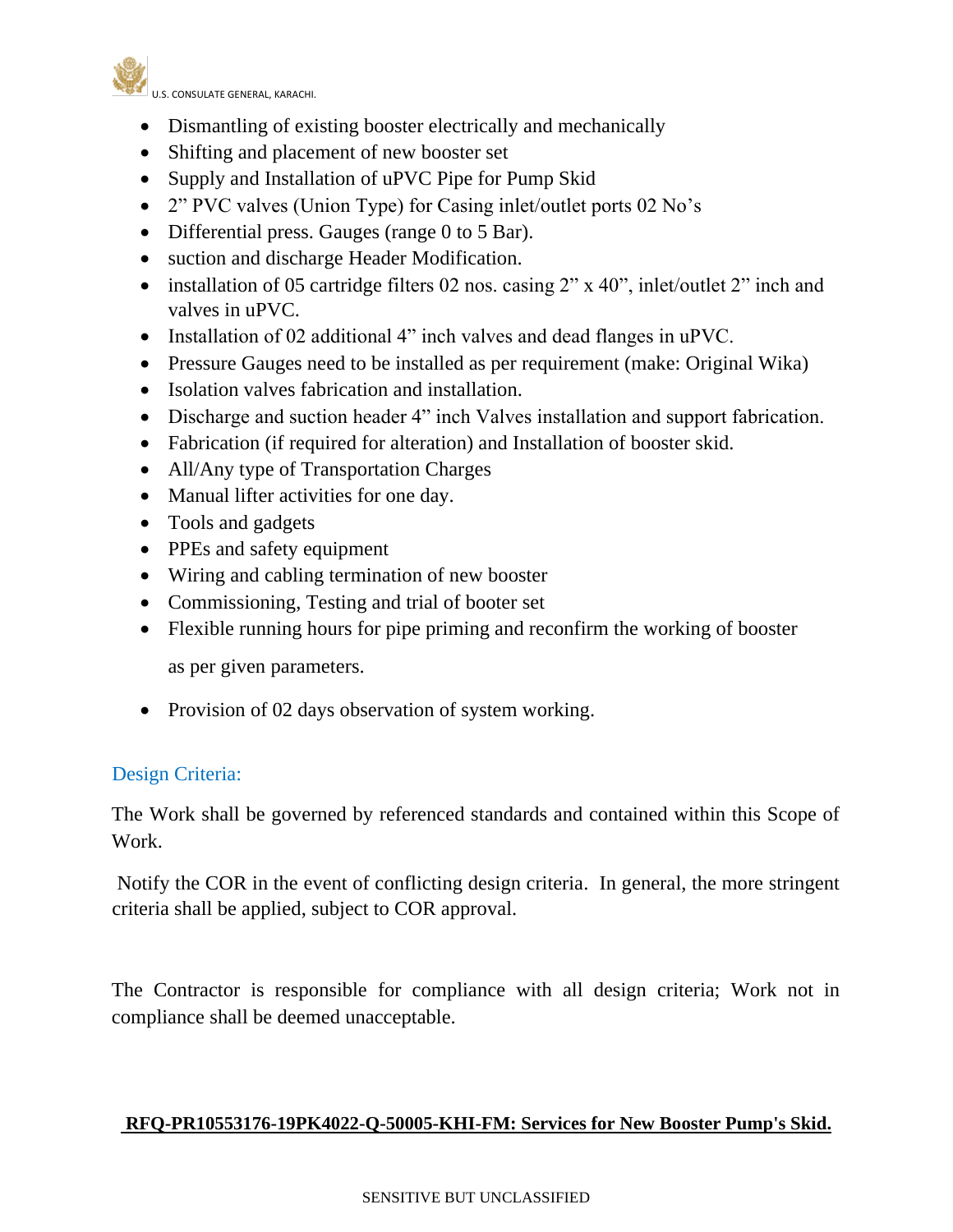

The Contracting Officer's Representative shall inspect and approve or reject all materials and equipment prior to their use.

## Execution:

The Work shall be executed in a diligent and workman like manner in accordance with the negotiated fixed-price, this Scope of Work, the Project Schedule.

When pursuing the work, the contractor is to take extra care as not to damage existing structures. The Contractor is responsible for preventing any damage to surrounding properties arising from the Contractors performance of the work.

Contractor shall be responsible for repairing any damage to adjacent properties as a result of its activities on the Project Site. If the damage is not repairable, the cost will be calculated by the Facility Manager and deducted from the payment of the final invoice.

#### Work Hours:

The contractor shall work 5 days a week between the hours of 8:00 AM and 4:30 PM.

- a. Designated labors must be at US Consulate compound at 0800hrs.
- b. Must carry original NICs
- c. Contractors to check-in for clearance at US Consulate Karachi at 0800hrs (8am) and then commence work each day until the project reaches final completion.
- d. Break Hour for Friday 1200-1400hrs
- e. Break Hour for Monday to Thursday 1200-1300hrs

If any aspect of this work is deemed by the COR, the FM, the RSO or the POSHO/APOSHO to be interruptive of normal US Consulate operations, the Consulate security or safety, the contractor shall be required to perform that portion of the work on Saturdays and Sundays.

#### Safety:

The Contractor shall be responsible for conducting the work in a manner that ensures the safety of employees and visitors at the US Consulate, and the Contractor's employees. Safety standards must meet or exceed current EM 385 US Corps of Engineers Safety and Health Requirements Manual requirements available online.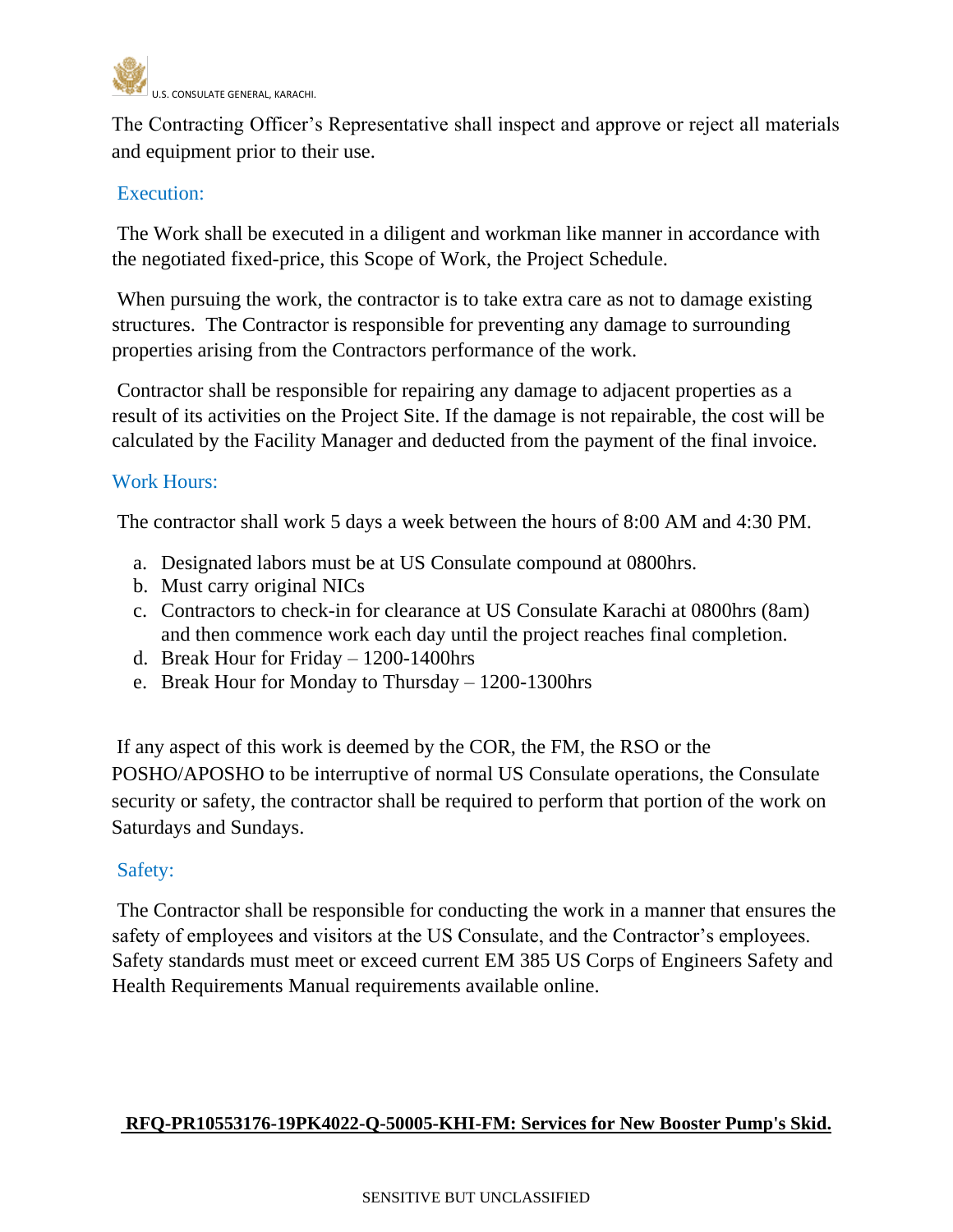

The Contractor shall be solely responsible for risk assessments, managing health, and safety issues associated with this project. Based on hazard assessments, Contractors shall provide or afford each affected employee personal protective equipment (PPE) that will protect the employee from hazards. At a minimum PPE shall consist of eye protection, hard hats, and closed steel toe boots. Sandals or athletic shoes are not acceptable. PPE such as gloves, dust masks, are recommended. These items must be provided at the Contractor's expense.

Workers may use discretion if they feel unsafe in using the equipment in a hostile environment.

Any worker at an elevated location above 1.8 meters, with the exception of a portable ladder, will be provided a safety harness by the Consulate staff for their use.

The contractor must document in the bid for work how the hazard controls will be implemented and maintained during the project.

The contractor/vendor will be responsible for personal safety regarding this project.

The Contractor shall prepare and implement an Activity Hazard Analysis (AHA) prior to the start of work.

The Contactor must have a competent person on-site for inspection of equipment, training workers in the safe use of equipment and the recognition of hazards related to their use, supervision, and identifying and correcting unsafe work practices for high hazard work.

All contractor personnel shall wear hard hats, safety glasses, earplugs, gloves, closesteel toes boots, and any other Personal Protection Equipment deemed necessary by the Facility Manager.

Safety Training:

- Provide specific training to supervisory personnel and all craft workers of the Contractor and subcontractors in proper use and care of specific personal protective gear, equipment, and clothing.
- Contractor and subcontractor employees shall be trained and supervised by qualified persons to perform, safely and confidently, recognized hazardous work operations and work performed with hazardous conditions to which they have been assigned.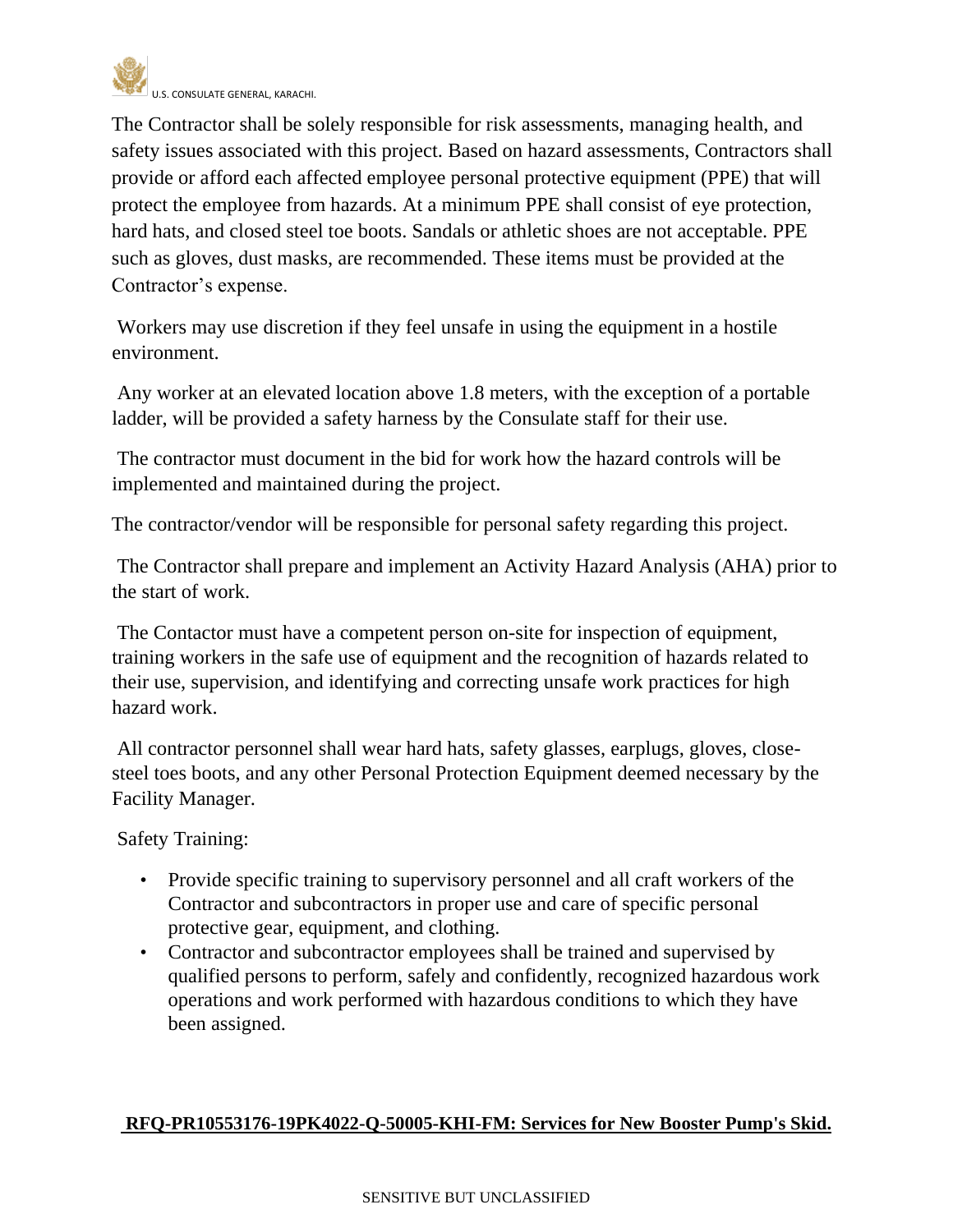

#### Workforce:

The contractor shall provide all supervision, skilled and unskilled labor needed to perform the work.

The supervisor shall be on the jobsite at all times.

The Contractor shall be responsible for total integration of effort and control of the works. The Contractor shall be responsible for planning, monitoring, coordinating, and controlling the works.

The Contractor shall provide a Project Superintendent with a minimum of 5 years professional employment record of demonstrated performance in comparable work. Project Superintendent shall have experience in all aspects of work execution.

The contractor shall provide Foremen and other supplemental staff as necessary to perform the work within the timelines and quality standards specified. Staff shall demonstrate knowledge, skill, and experience with the construction methods, techniques, and standards required by the contract. Contractor employees shall have access to the equipment and equipment areas and will be escorted by US Consulate personnel.

The Contractor's employees shall wear clean, neat and complete uniforms when on duty. All employees shall wear uniforms approved by the Contracting Officer's Representative (COR). The Contractor shall provide, to each employee and supervisor, uniforms and personal equipment. The Contractor shall be responsible for the cost of purchasing, cleaning, and repair of the uniforms.

Neglect of duties shall not be condoned. This includes sleeping while on duty, unreasonable delays or failures to carry out assigned tasks, conducting personal affairs during duty hours and refusing to render assistance or cooperate in upholding the integrity of the worksite security.

The Contractor shall not condone disorderly conduct, use of abusive or offensive language, quarreling, and intimidation by words, actions, or fighting. Also included is participation in disruptive activities that interfere with normal and efficient Government operations.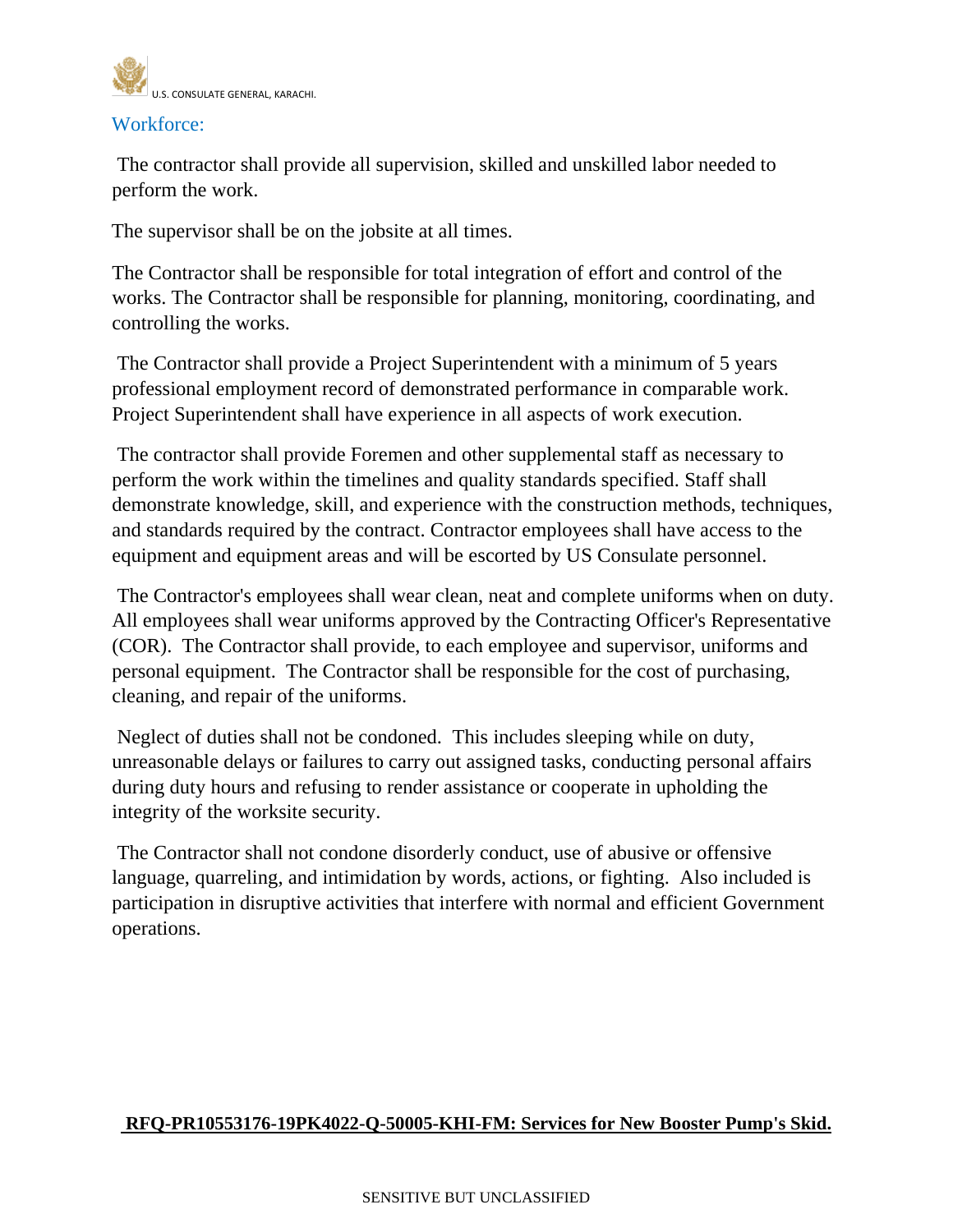

The Contractor shall not allow its employees while on duty to possess, sell, consume, or be under the influence of intoxicants, drugs or substances which produce similar effects.

The performance standard is that the Government receives no more than one (1) customer complaint per month. The COR shall notify the Contracting Officer of the complaints so that the Contracting Officer may take appropriate action if any of the services exceed the standard. The COR shall, as a minimum, orally notify the Contractor of any valid complaints.

Repeat customer complaints are not permitted for any services. If a repeat customer complaint is received for the same deficiency during the service period, the COR will contact the Contracting Officer for appropriate action under the Inspection clause.

#### Accommodations:

Toilets: The contractor shall utilize toilets nearest the workplace with escorted person.

Drinking water: The contractor shall also provide an adequate number of drinking water dispensers, distributed for convenience and efficiency-of-use around the construction areas. Maintain supply of disposable paper cups at each dispenser at all times.

#### Subcontractors:

Contractor shall be responsible for the conduct and workmanship of Subcontractors engaged in the

Project, and for Subcontractor's compliance with the terms of this Statement of Work. The Contractor is responsible for the behavior and workmanship of Subcontractors while on US Government property.

#### Modification to Contract:

The Contractor shall not incur any costs beyond those described in this SOW unless directed otherwise in writing by the Contracting Officer.

Any work performed by the Contractor beyond this SOW without written direction from the Contracting Officer will be at the Contractor's own risk and at no cost to the US Consulate.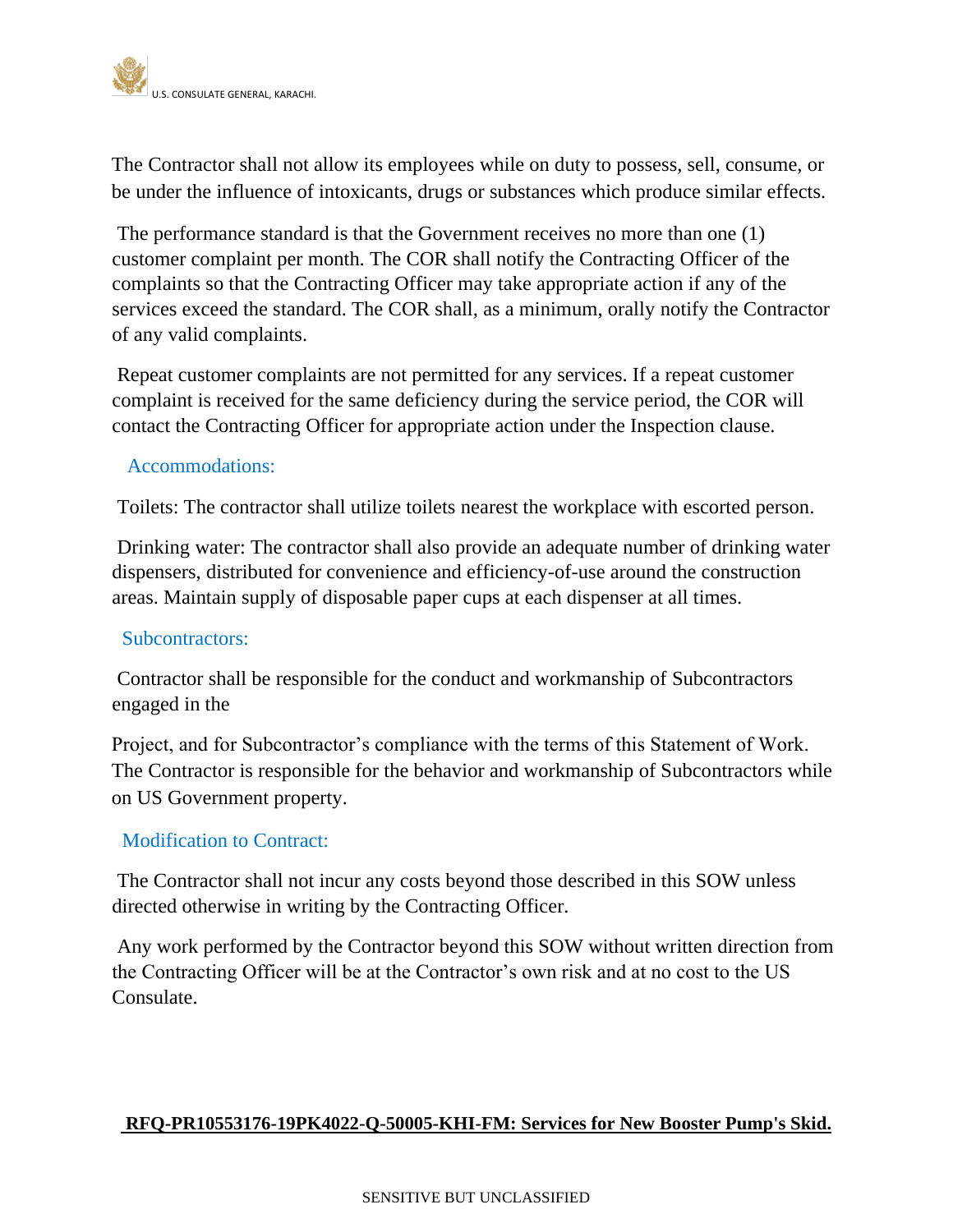

#### Stop Work:

At any time during the Project, the Contracting Officer (CO) reserves the right to Stop Work for protection of employees or visitors, security, or any other reason at his/her discretion.

## General Submittals:

The contractor is responsible to submit a hazard control measure plan for the work.

The contractor is also responsible to submit a detailed construction schedule indicating when the various portions of the work will be commenced and completed within the required schedule in the form of a bar chart. This bar chart shall be in sufficient detail to include all significant milestones.

#### Close-out:

Prior to final acceptance, the COR will conduct a QA/QC inspection to check compliance with the SOW.

#### Housekeeping:

The contractor is responsible to clean up daily. The contractor is responsible to dispose of all dirt, concrete, stone and construction debris outside of the property before the close of business each day. Any dirt, concrete, stone and other construction debris may not be piled on the ground. Immediately upon removal, it must be loaded into a truck and disposed of immediately once the vehicle is full.

At the end of the day even partially loaded trucks must be removed from the US Consulate compound and the contents disposed of properly at authorized dump sites.

 The Contractor shall coordinate and supervise the protection, cleaning, and maintenance work at the Project Site during receipt, handling, storage, installation, curing, and similar stages of construction execution to affect minimum exposure to hazards by personnel and minimum deterioration to the US Consulate compound.

#### Notification to proceed: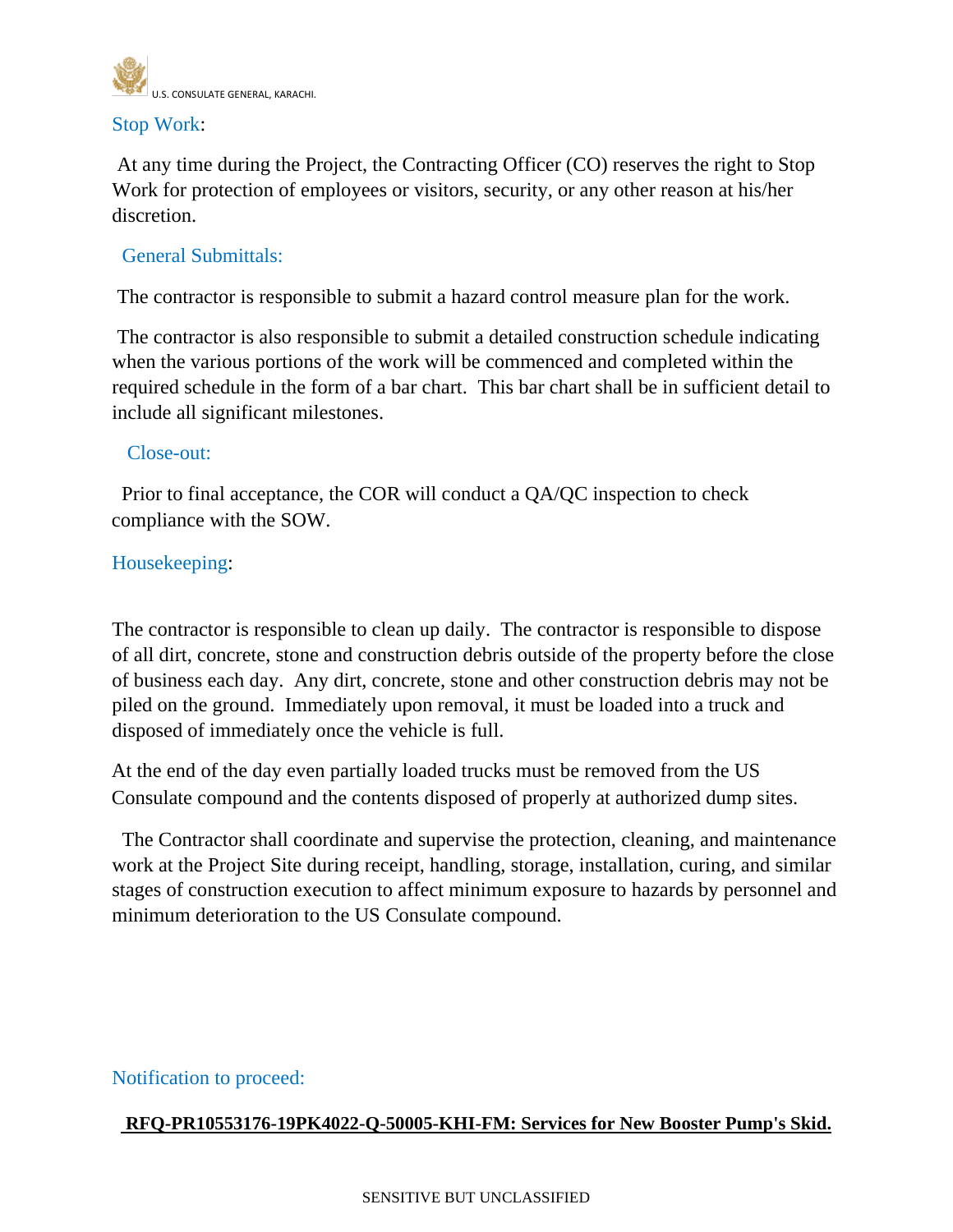

The contractor shall start the work within 10 days of Notice to Proceed. However, prior to the commencement of any excavation, the contractor and the COR shall locate and mark any underground water or electric utilities or other lines which may be present. The contractor is required to provide orange spray paint to mark the ground.

## Point of Contact:

The COR shall be the main point of contact for this Project. The Contractor shall report to the COR on (a) status of the Project, (b) changes in Schedule, (c) accidents and safety issues, (d) disruptions to the property accessibility; and all other important information pertaining to the Project

## Contractor's Representative:

The Contractor shall provide a representative on-site during all working hours with the authority to make all decisions on behalf of the Contractor and subcontractors.

## Site Security:

The contractor shall comply with US Consulate Karachi security policy.

The contractor shall prepare list of all the names of personnel working for the contractor and any subcontractors, with national ID numbers and submit the list to the Facility Manager for vetting of employees by the RSO at least 30 days prior to commencement of work.

The contractor shall also provide a list of all equipment, listing the manufacturer, model, serial number of all equipment to be used on this project at least 5 days prior to the commencement of any work. Any vehicles utilized by the contractor are also considered equipment. The contractor must provide make, year, model number and license plate number. All vehicles will be inspected prior to entering and prior to leaving the premises.

The COR will assign a holding area for the equipment. Equipment, other than vehicles, should remain on site for the duration of the project to avoid having to have a security screening of it each time it enters the compound.

Any vehicle that is leaking oil will be immediately removed from the US Consulate compound.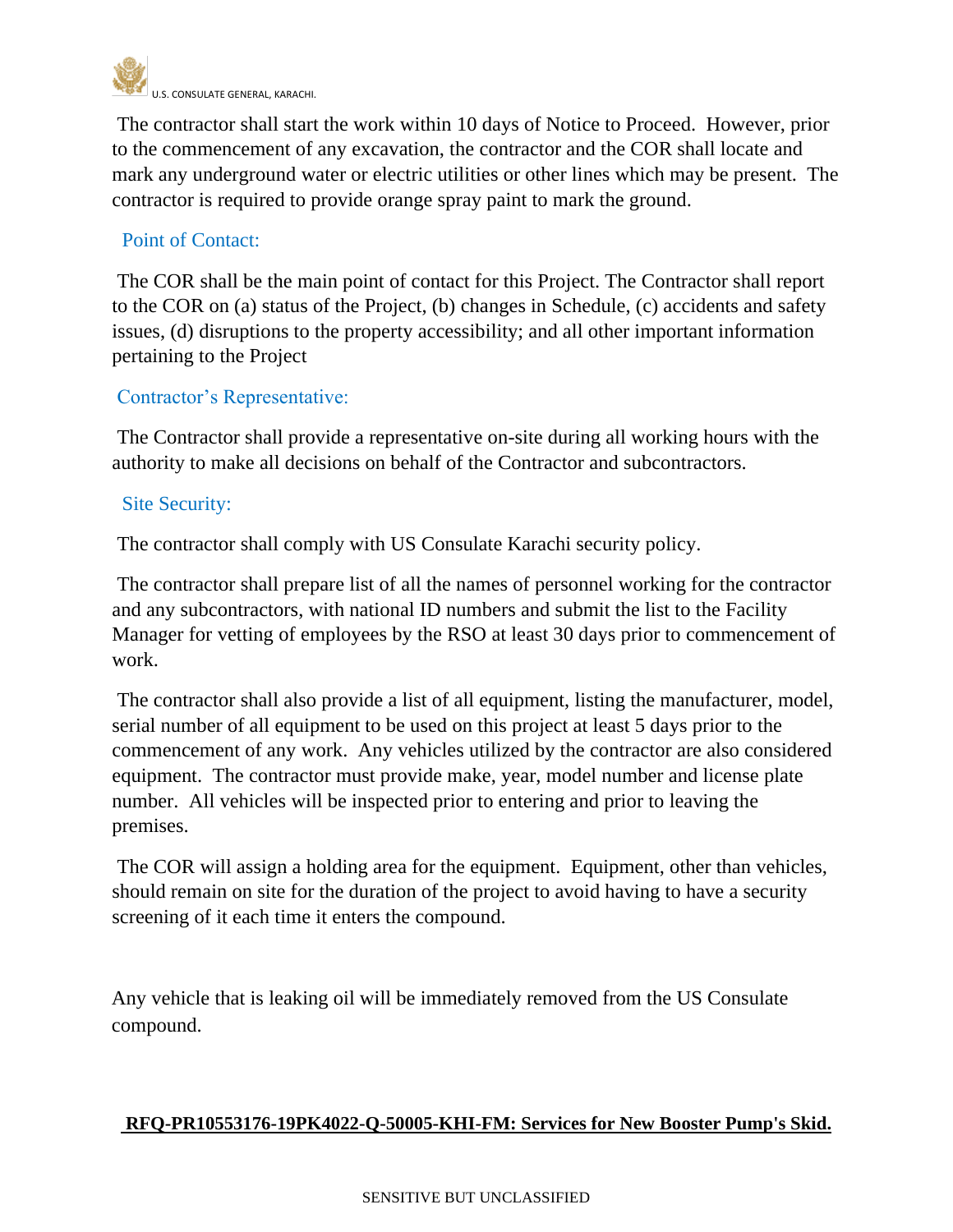

The contractor must notify the COR in writing at least 24 hours in advance of the pending removal of any contractor owned equipment.

The contractor is 100% responsible for securing their working materials and equipment. Any damage to facilities or infrastructure, which happens due to a lack of security, will be the responsibility of the Contractor to correct at no cost to the U.S. Government.

## Coordination meetings:

The Contractor and COR will hold weekly construction coordination meetings to discuss schedule and status of outstanding issues upon request of COR. Weekly coordination meetings shall commence immediately upon mobilization to the Project Site. All parties shall seek the expeditious resolution of issues before they become problems. Progress of the work shall be reviewed. Contractor shall revise, balance, and submit an updated project execution. This review shall be based upon a subset report of the Project Execution Schedule in which all project execution activities have been entered. This review shall include:

- Status of continuing activities.
- New activity starts since last meeting.
- Activity planned completion dates.
- Activity interruptions.
- Activity completions.

Activity interruptions should include the reason for the interruption.

An activity will be considered complete only when it has been approved by the COR.

Meeting Minutes: The Contractor shall provide minutes of each meeting held under this contract the next working day after each construction coordination meeting. The COR will sign the meeting minutes upon agreeing to their accuracy. Final minutes signed by the COR and the Contractor will be submitted to the COR no later than two working days after the coordination meeting and shall become part of the final project record set.

#### 21. Defects in Work: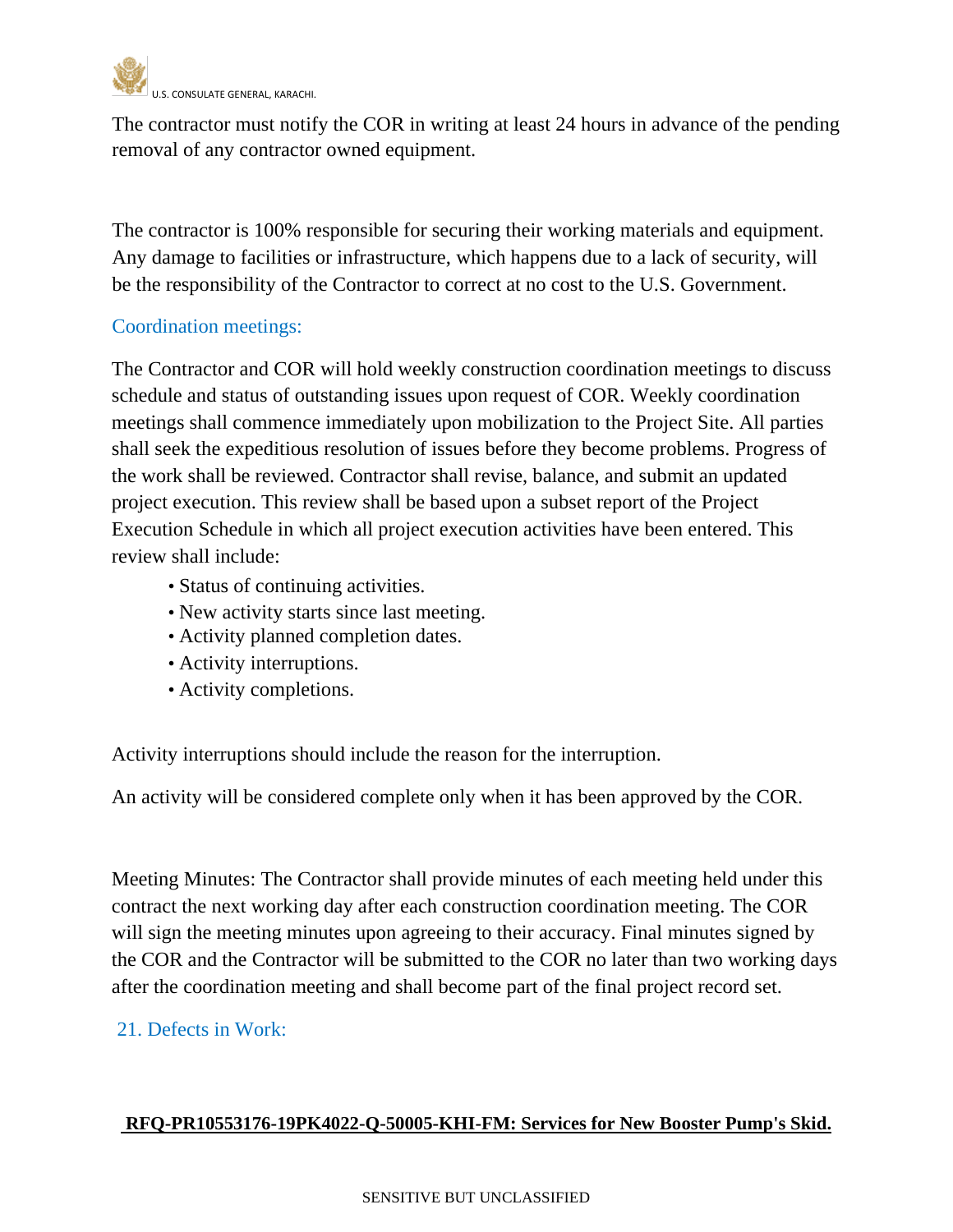

Where the Contractor's QC procedures, or those undertaken by or for the USG, disclose patent or latent defects in the works, the Contractor shall provide corrective actions. The contractor shall seek to repair, restore, reconstruct, replace, or otherwise correct defects in the works to comply with Contract Document requirements and criteria. The corrective action shall be acceptable to the COR.

Provide re-inspection or re-testing of corrected work, repeat until compliance is achieved.

Neither the required quality control procedure, nor detection of defects, nor correction of defects, nor the re-inspection or re-testing of corrected work, provides a basis for Contractor's claim for Contract Modification/Additional Compensation, or request for extension of Contract Time.

## 22. Delays:

Delays that are found to be caused by the Contractor's actions or inactions shall not be a cause for a time extension to the contract completion date.

If the Contractor's execution of the works falls behind the accepted Project Execution Schedule, the Contractor shall take any and all steps necessary within the agreed work period parameters to improve progress. These attempts at recovery shall incur no additional cost to the USG. The Contractor shall execute the works diligently and shall seek to complete all works at or before the agreed upon contract completion date.

## 23. Site Organization:

The contractor shall have at least one safety monitor / traffic flagman to keep pedestrians out of the work area.

Install new barricades to delineate the project area.

## 24. Work execution:

Coordinate all phases and aspects of the works carefully to achieve intended results, including best overall visual effect. Remove and replace workmanship and/or material that are found to be not in compliance. In all aspects of the work, fully comply with construction safety and occupational health requirements. Explosive Actuated Tools are not permitted.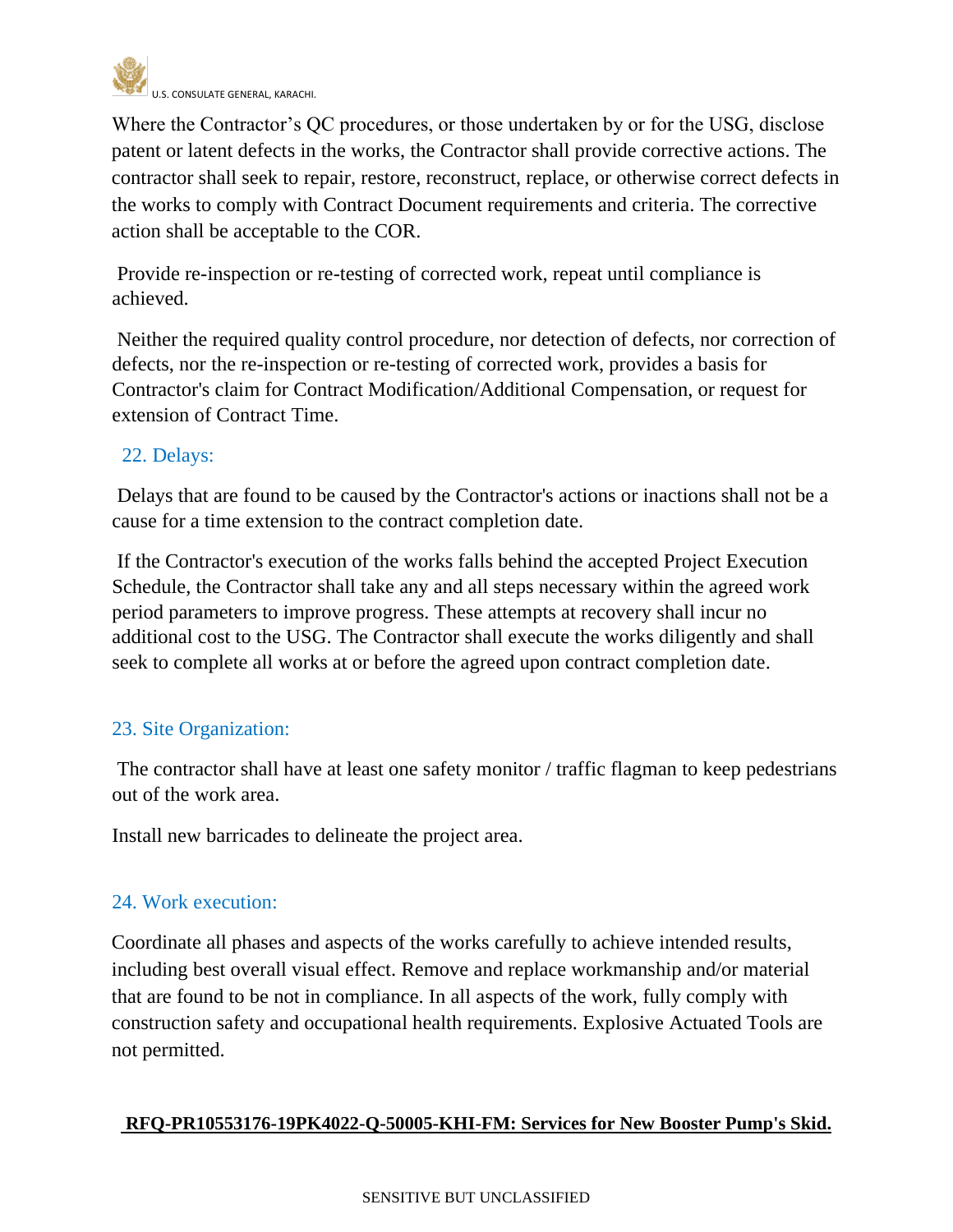

Install each element of project only during weather conditions that will contribute to successful workmanship and allow for proper curing, protection, and concealment.

The Contractor shall schedule and perform Quality Control services during the work progress.

Upon completion of the work, return all disturbed area (to include lawn) to original conditions.

## 24. Estimated time of completion

2- Weeks.

**Prices:**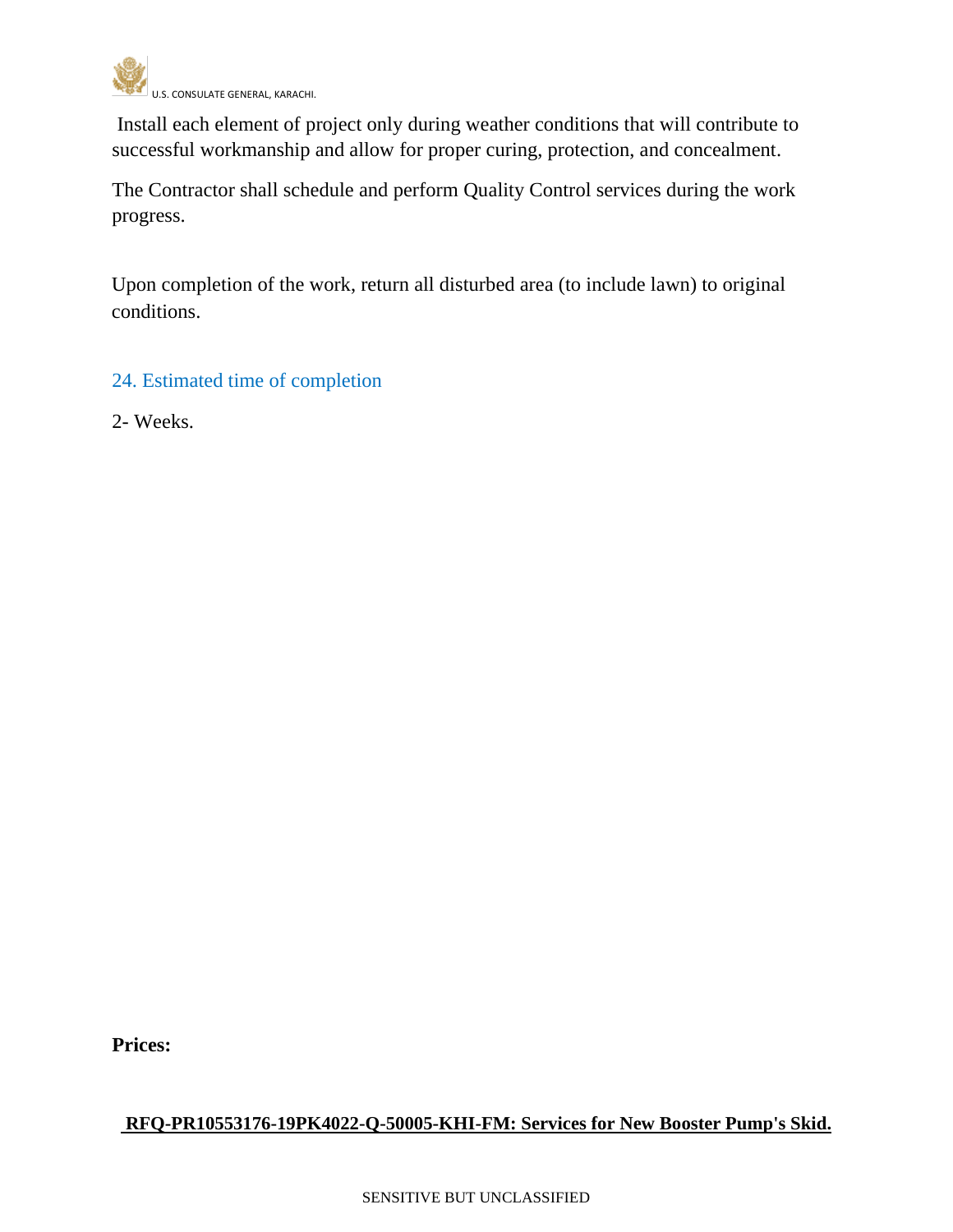

Firm Fixed Price.

TAX: Your prices shall be duty/tax free. U.S. Consulate General Karachi will neither deduct nor pay any tax for this service.

#### **Inspection & Acceptance:**

A Government representative will inspect the service(s) delivered to determine the quality and acceptability. Substandard services/products shall be unacceptable at vendor's expense.

#### **Payment Terms:**

Payment will be made within 30 days through Electronic Funds Transfer (EFT) upon complete delivery to the US Consulate General, Karachi and submission of legitimate invoice to Financial Section after delivery, and submission of receipt.

#### **SUBMISSION OF INVOICE:**

Each invoice shall include vendor invoice number, purchase order/contract number, date issued, brief description of supplies/services provided, quantities, unit and total price, and signed by the signing authority.

Invoices must be routed to:

1- Karachi, FMC Invoices [KarachiFMCInvoices@state.gov](mailto:KarachiFMCInvoices@state.gov) (for sending invoice-in PDF format)

2- Karachi, FMC Inquiries [KarachiFMCInquiries@state.gov](mailto:KarachiFMCInquiries@state.gov) (for any query related to payment)

Although email is the preferred method, invoices may also be submitted by mail (do not send electronically if you mail the invoice to the following address to avoid duplication):

Karachi Fiscal Office U.S. Consulate General Plot No- 3, 4, 5, New TPX Area Mai Kolachi Road Karachi

**Contract Clauses:**